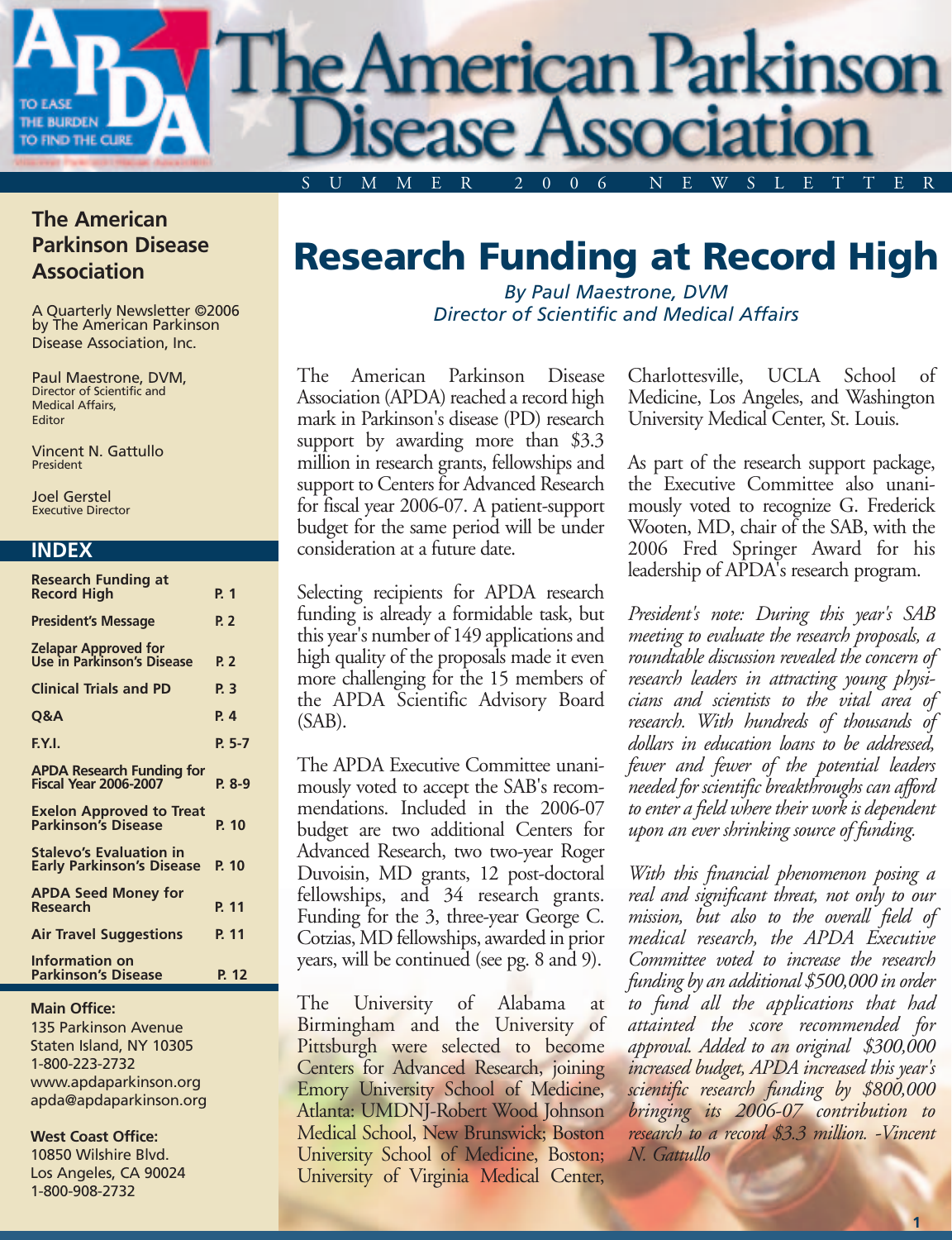## **Use In Parkinson's Disease**

On June 15, 2006 the Food and Drug Administration approved Zelapar® (selegiline HCI) orally disintegrating tablets, a once-daily adjunct therapy for Parkinson's disease patients being treated with levodopa/carbidopa who show deterioration in the quality of their response to this therapy.

Zelapar, a monoamine oxidase-B (MAO-B) inhibitor, is the first Parkinson's disease treatment to use a novel delivery system called Zydis® Technology, which allows the tablets to dissolve within seconds in the mouth and deliver more active drug at a lower dose.

The use of Zelapar as adjunctive therapy to levodopa/carbidopa has been shown to reduce "off" time, on average, by 2.2 hours per day. The most common adverse reactions were nausea, pain, insomnia, rhinitis and dyskinesia.

### **Zelapar Approved For PRESIDENT'S MESSAGE**

 $\prod_{\substack{1\\ \text{raise~\normalbox{0.6}{\rm{miss}}}}$ n years past Vermont conjured up thoughts of maple syrup and cheddar cheese. Then I recently learned about APDA's Vermont Chapter's Rock-a-thon. One hundred rocking chairs are set out on the lawn of the capital building in Montpelier, and thousands of dollars are raised for Parkinson's research by participants rocking away. Now, that is my kind of fund-raiser! So on the first weekend in June, I set my car's compass north anticipating a sun-filled, funfilled weekend. It proved fun-filled, but also rain-filled. Torrential downpours continued throughout the day, relentlessly soaking chairs and people, causing balloons to droop, and creating interruptions in electrical service to microphones.

My anticipated crisp spring New England day was not to be, but there was a greater joy.

- I was in awe as I watched these wonderful people who would not be deterred:
- persons with Parkinson's who led a Kazoo Band Parade down State Street to the capital, water running down their faces but not interfering with their music;
- volunteers making coffee and handing out cookies under the tent to which all the chairs had to be moved;
- participants rocking away as much to keep warm as to raise funds.

Chapter members were out in full force, the Information & Referral Center's medical director joined the rockers after his hospital duties, and the coordinator served as MC, keeping spirits up, announcing prizes and even doing a mean twist to the music of a volunteer DJ.

As I reflected during the drive home, at first I felt so sorry for those who worked so hard for



*APDA President Vincent Gattullo and Vermont I&R Coordinator Jean Baker, RN, rocking in the Montpelier rain.*

what they hoped would be a perfect event. Then I came to realize that they had an even more successful event because they overcame the obstacle that every outdoor event planner fears. It was a perfect example of how people with PD live every day - turning an imperfect situation into a successful life. Adjusting to a disease they cannot escape, they find the fortitude and strength to live as fully as possible, with determination and a sense of humor.

I thought of the favorite saying of a

former track coach: the glory of a success is in direct proportion to the adversity overcome in achieving it.

June 3, 2006 was a glorious day in Montpelier, where the APDA chapter demonstrated what every individual Parkinson's disease patient and his/her caregiver do every day: they made their own sunshine.

Vincent N. Gattullo President *Educational Supplement # 21*



*Educational supplement no. 21entitled, Dr. Andrew Weil's Recommendations for Healthy Aging "I have Parkinson's disease so these don't apply to me, right?" WRONG! Authored by Cynthia Holmes, Ph.D., was added to the educational material distributed by APDA.*

*You can contact the APDA national office or one of the APDA I&R Centers for your copy.*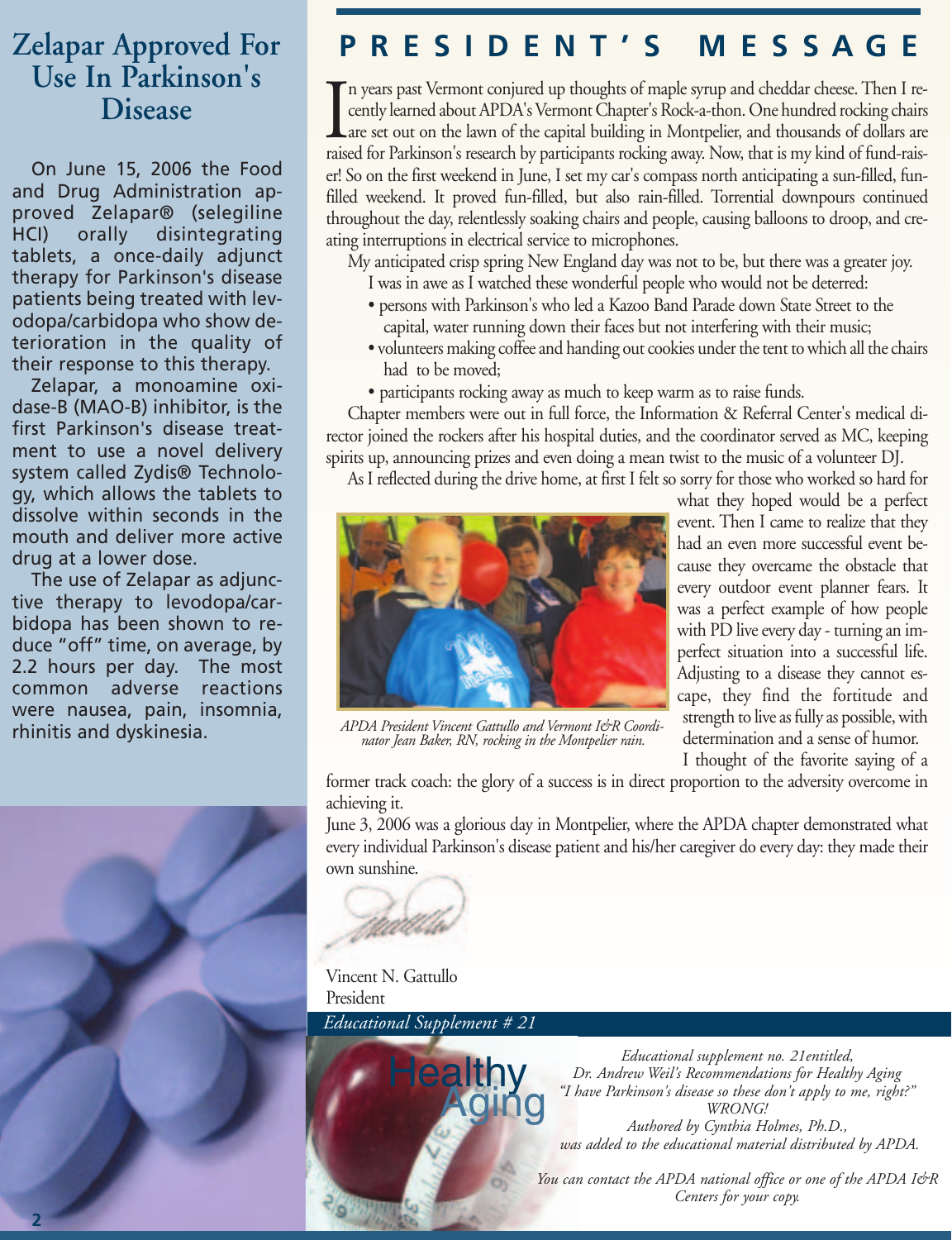### **CLINICAL TRIALS AND PD**

By Joseph Friedman

Director, APDA I&R Center Kent Hospital, Warwick, RI

Intended a conference recently at which a very distinguished Alzheimer's disease researcher was bemoaning the lack of interest on the attended a conference recently at which a very distinguished Alzheimer's disease researcher was part of Alzheimer disease (AD) patients to volunteer in clinical trials.

Some large trials testing new drugs to slow down the disease progression were going much slower than expected. He had suggested that the large AD patient advocacy groups partner with the drug companies and the government agencies sponsoring the clinical trials to advertise on television. The goal would be to get the public to understand why we need patients to volunteer for these studies. When I told my colleague that we in the PD research community were having the same problem, he told me that the AD plan was to also get the PD organizations to help in the effort to recruit patients with all the diseases being studied.

No research, no advances. No patients volunteering for research protocols, no new drugs. It's as simple as that.

You can make a difference in our fight against PD.

There are three ways in which you can fight PD:

1) You can lobby congress to provide more funds for research. Write a letter to your congressional representatives. 2) You can raise money yourself.

3) You can participate in clinical research projects by being a subject if you have PD, or a control (non-PD person who is used for a comparison group). Ask your doctor or do a web search to see if there's a project for you.

It has been my observation that patients are increasingly reluctant to participate in clinical research. "I don't want to be a guinea pig." "I don't want to take another pill." "I'm afraid of side effects." "What if I get the placebo?" "It's too much effort." "I'm too busy." "I don't like doing that sort of thing." "I don't like seeing doctors."

Some patients are afraid they'll get the active drug and some are afraid they'll get the placebo.

In studies trying to figure out who volunteers for studies and why they choose to participate, the answer is usually that people volunteer for altruistic reasons. They want to help others. Many of the studies we do in PD will not produce results that will help the people participating, although some will. Sometimes the results will take too long to obtain to help the people involved. Sometimes they are performed to learn how the brain works, rather than to fix a problem.

Let me provide some background. There are several different types of research on PD. There is "basic" research, which involves studies on animal or human brains. Biochemical pathways are explored. Drug and toxin effects are evaluated. Cell structures are examined. Stem cells are studied in test tubes or in animal brains. And you can help by raising money or by offering your brain for study once you are finished using it.

Normal people can also offer their brains for PD research so that scientists can compare the PD brain changes to the brains of people the same age who do not have PD. You can contact your doctor and discuss how to arrange for a brain donation upon your death. While many people find the idea of a brain donation upsetting, the truth is, if you don't remove it it simply rots. The brain removal does not affect the appearance of the body, including the face, in any way. An open casket funeral is still possible.

Clinical research involves people. We may measure things, such as tremor, memory, speech, etc and simply see what happens over time, trying to make correlations, such as: if you have tremor early on is your PD going to progress slower or faster; if you have a voice problem are you more likely to develop swallowing difficulties? If you have slow reaction times are you more likely to get into a car accident? What PD features correlate with fatigue; etc.?

Many clinical research projects involve medication trials. We may be looking at the effect of an experimental new drug on PD, perhaps to slow disease progression, possibly to treat tremor, dyskinesia, hallucinations, gait freezing, or a million other things that can go wrong in PD.

The only way we learn whether a treatment works is to try it and the only way to reliably test it is in a well designed trial, usually, although not always, involving a placebo control group. A placebo control group means that one group of the trial, gets a placebo or dummy medicine. Patients and doctors are so often fooled by their great desire to see a medication be successful that in most studies everyone gets better. It's like the introduction to the radio show, Prairie Home Companion, in which Garrison Keillor describes his town, Lake Wobegone, "…where all the children are above average." In placebo controlled trials we look for the difference between the placebo effect and the active drug's effect, since both treatments usually are helpful.

The problem in several studies has been recruiting subjects. People with advanced disease are more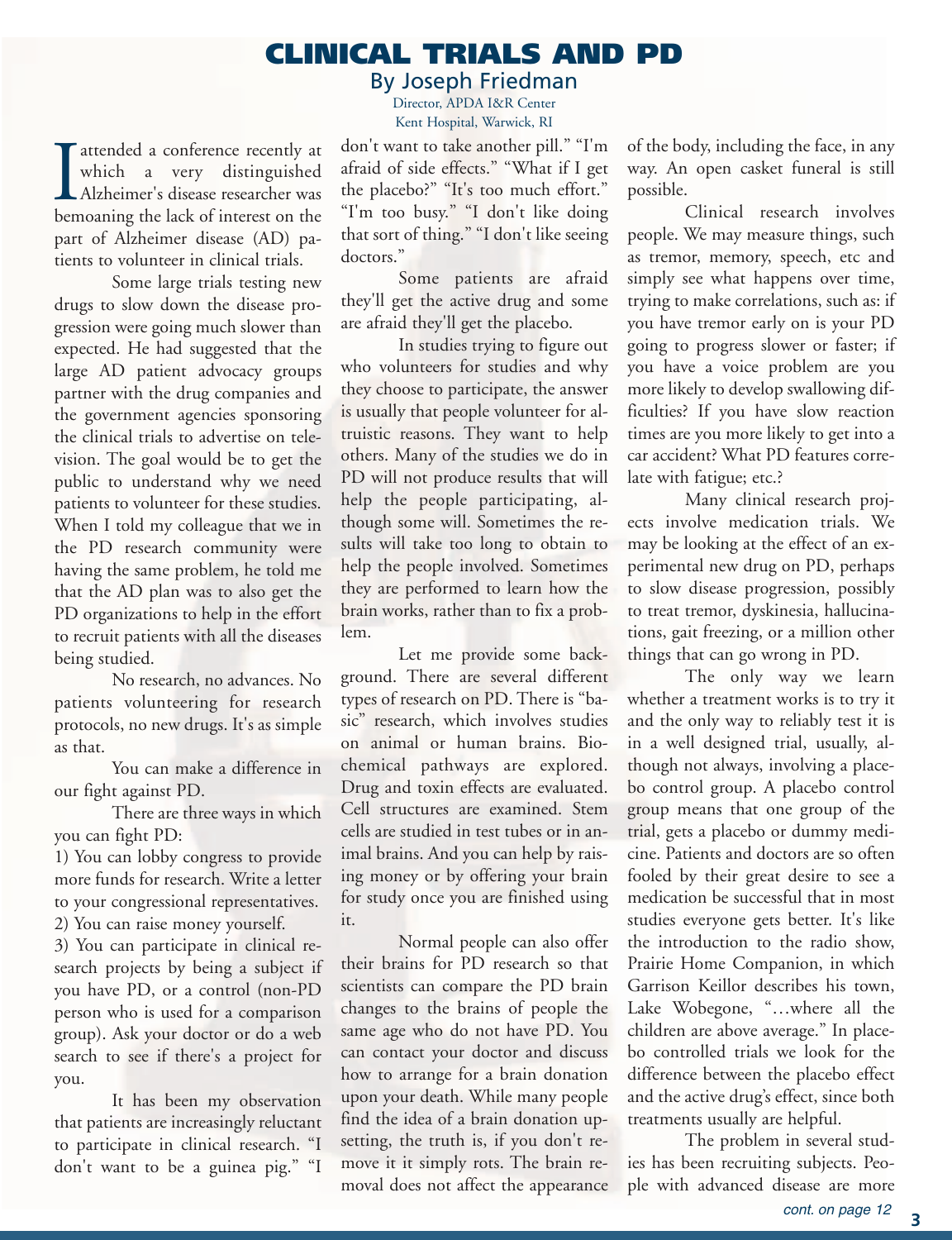## **Enrico Fazzini, DO, PhD** Questions Answers

*Assoc. Prof. Neurology New York University, New York, NY, University of Nevada, Las Vegas, NV, N.Y. Institute of Technology, Old Westbury, NY.*



What role does physical therapy play in the treatment of Parkinson's disease?

Parkinson's disease does not cause muscle paralysis. It is very important

to maintain maximal strength in your legs as this improves balance and<br>prevents falls. Parkinson's prevents falls. disease causes a gradual loss of balance and it is the falling and the consequence of<br>falling (fractures, head (fractures, head) injuries) which leads to most of the physical disability. The therapy is usually initiated as 2-3 times a week sessions and then maintained as a<br>once a week session. You once a week session. could also exercise to maintain muscle strength as advised by your physician. A:



disease for 6 years. He gets severe right leg cramps at night and sometimes during the day. His right foot turns in and the big toe comes up. He is on Requip 1 mg and Sinemet 25/100 three times a day. What can we do?



This is most likely due to a withdrawal<br>of the the medication during the

night but<br>cramps" during the day can" also be misinterpreted as dyskinesia (writhing, twisting movements). These

problems would best be alleviated by increasing the Requip dose and adding a night does of Requip, trying to lower the Sinemet during the day and add Comtan to it, and perhaps also taking Sinemet CR and a muscle relaxant like clonazepam at bedtime. An anticholinergic like Artane or Cogentin may also help. Cramps during the day can sometimes be helped by using an ankle/foot orthotic, which supplies support to the foot.



I understand that there are two new medicines which will be available soon for Parkinson's

disease. What are they?



The two medications are both monoamine oxidase inhibitors that<br>inhibit the inhibit breakdown of<br>dopamine like

selegiline (Eldepryl) which dissolves in the mouth and has been available since 1989. The first is called Zelapar. It is an orally absorbable form of selegiline which has a<br>faster onset. The other faster onset. medicine is called Azilect (rasagiline). It is more potent than selegiline and does not break down into amphetamines as does selegiline. Remember that all of these MAO-inhibitors are irreversible inhibitors and they do not wear off for 2-3 months after discontinuation. They should be used with caution when taking anti-depressants and should be stopped for at least a few weeks before surgery.  $\blacksquare$ 

*Materials concerning the research in the field of Parkinson's disease, and answers to readers' questions are solely for the information of the reader and should not be used for treatment purposes, but rather as a source for discussion with the patient's health provider.*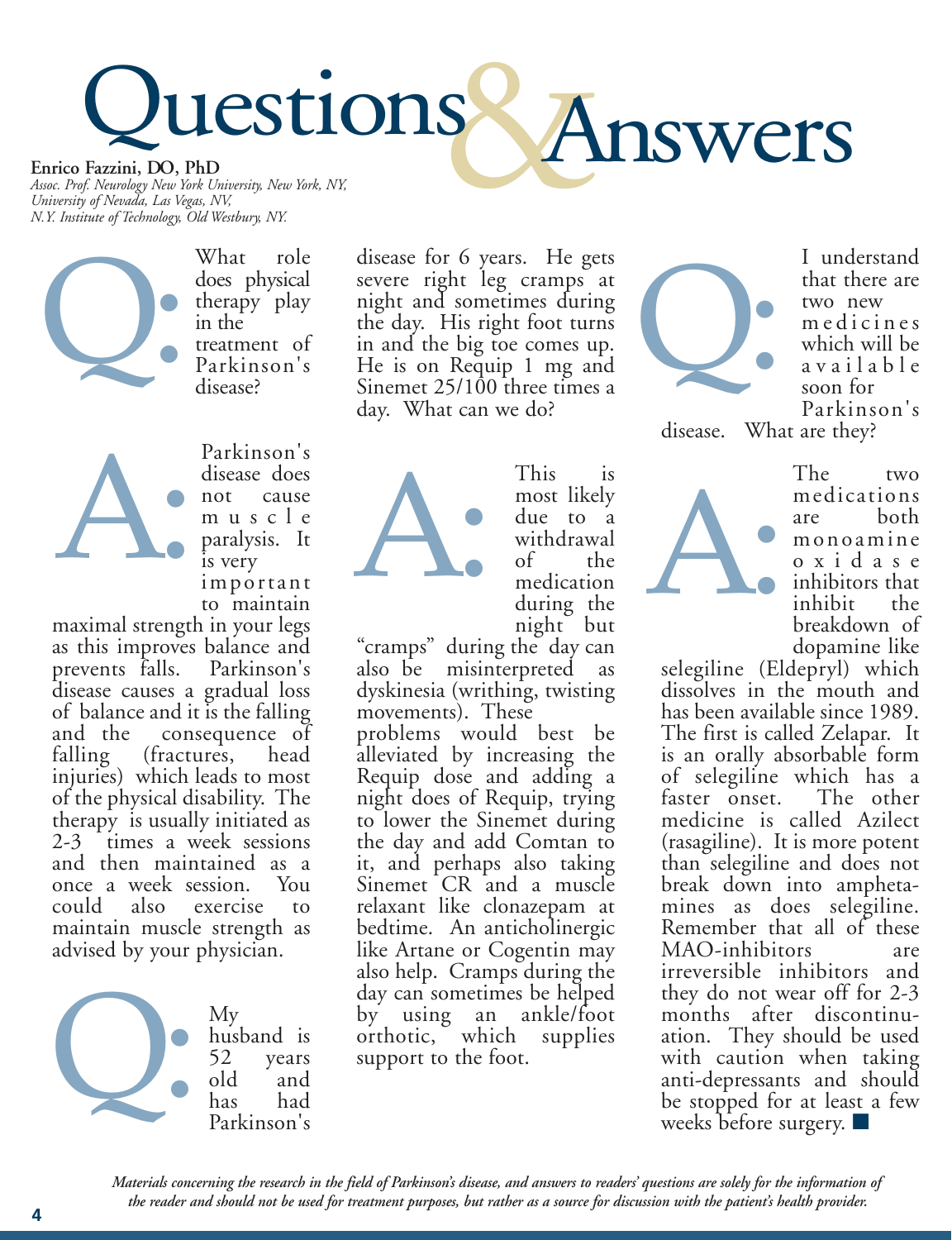

*F.Y.I. is a guide to the efforts and successes of the hundreds of volunteers and staff who work daily to help ease the burden and find a cure and for millions of persons with Parkinson's and their caregivers across the United States.*

**FYI EDITOR:** K.G. Whitford **SUMMER 2006 VOLUME XIII NO. VI** 

## **AND THE BEAT GOES ON**

During their lifetime, neither composer Joseph Meyer nor his wife Rosalyn was associated with APDA. But one item in their will remains music to the ears all who benefit from their generosity.

Joseph Meyer was born in California in 1894, and at age 13 years old was sent to Paris for a year to study violin. After graduating from high school, he worked in a San Francisco café, served in the army during WWI and then worked in a mercantile business.

But in 1921 the showbiz bug bit and he abandoned the retail trade for New York City and Tin Pan Alley.

His first success was in collaboration with lyricist Harry Ruby. "My Honey's Lovin' Arms" was recorded by Benny Goodman and Isham Jones. A year later, his work with lyricist Buddy De Sylva produced "California, Here I Come." Thus began a 66-year-long career working with renowned lyricists such as Billy Rose, Irving Caesar and Ira Gershwin, and producing the scores for several Broadway shows including the Ziegfeld Follies and New Faces, and songs that include "Crazy Rhythm" and "If You Knew Susie Like I Know Susie."

The royalties of Mr. Meyer's music were bequeathed to APDA, and periodically checks ranging from \$58 to \$5,000 are received from the Songwriters Guild of America. To date, the legacy has brought more than \$75,000 to help APDA meet its mission to "Ease the Burden - Find the Cure" for Parkinson's disease.

The Meyers' decision to include APDA in their will is just one example of how estate planning and delayed giving can continue to help others after death.





*April 2005 Awareness in the Montana capitol.* 

## **Thanks, Dr.Labunetz**

Dr. William Labunetz has been APDA's presence in Montana since the opening of its Great Falls I&R Center in the mid-1980s and has worked with four coordinators in expanding services for Parkinson's dis-

ease patients throughout the northwest ever since. The Montana center also provides services for North Dakota and Wyoming. This spring Dr. Labunetz retired after 39 years of neurological practice.

Lydia Skoog, who has been the coordinator for the past six years, says his sense of humor is one thing she will miss. "He was always telling jokes at our symposia or support group meetings. One of his favorites was, 'If you are in a burning building, follow a Parkinson's patient out; they can't walk well sometimes, but they can run!'"

Dr. Labunetz is a relocated Easterner. He received his medial degree from Jefferson University Medical College, Philadelphia, and completed an internship at the former Misericordia Hospital, now Mercy Hospital, also in Philadelphia.

"I have learned a lot from him over the years. He is a good teacher. Although he had a general neurology practice, he had a heart for the Parkinson's patient and went the extra step many time," Lydia says adding, " I wish him well and hope he is enjoying his retirement. Thanks, Dr. Labunetz."

Everyone at APDA echoes her wishes.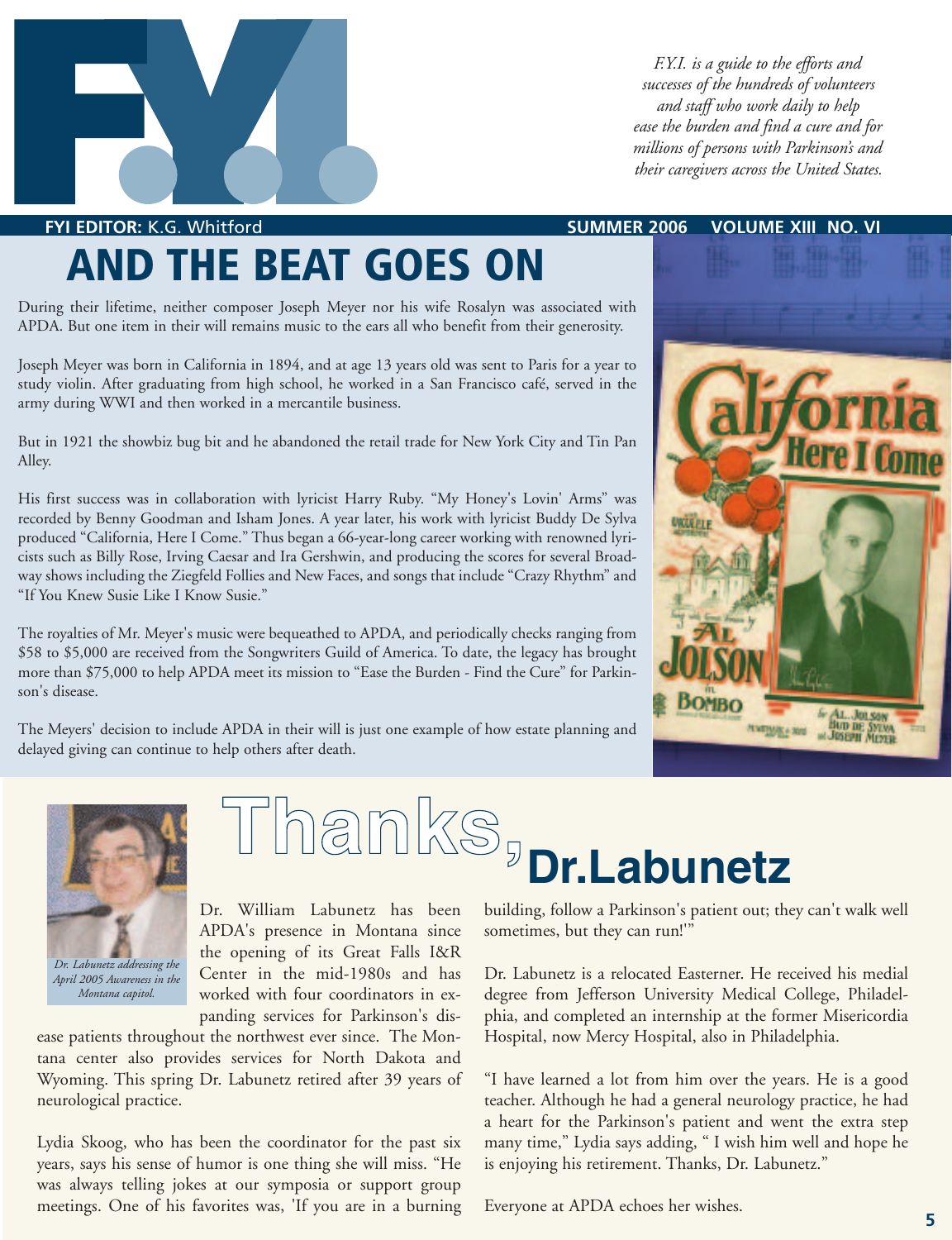

APDA's own art patron has had another Meet the Artist Gallery Show success at Robert Wood Johnson University Hospital. **New Jersey** coordinator Elizabeth Schaff began with a calendar featuring artwork by Parkinson's patients three years ago, which led to stationery, which led to last year's first exhibit in which mixed-media artists could participate. Five new artists joined this year's show, and Elizabeth has also introduced an art class series, "Painting with Parkinson's."

Proclamations for Parkinson's awareness are still coming in. **Massachusetts** chapter president Keith Ciccone, received documents from Gov. Mitt Romney, and William J. Phelan, Mayor of Quincy.

Congratulations to the "wet wonders of **I<sup>n</sup> th<sup>e</sup>** Vermont!" (See president's message.) Leading the way to another successful Leading the way to another succes<br>Rock-a-thon were acting president Michael O'Connor, chapter coordinator, Nicky Cribb, I&R director, Dr. Robert Hamill, and coordinator Jean Baker, and stalwart volunteers Bruce Talbot, Susan Werntgen, Shirley Jacobs, Judith Hebert and Cassie Blan chard. tor, Nicky Cribb, I&R director, Dr.<br>Robert Hamill, and coordinator Jean<br>Baker, and stalwart volunteers Bruce<br>Talbot, Susan Werntgen, Shirley Ja-<br>cobs, Judith Hebert and Cassie Blan-

> **South I<sup>n</sup> th<sup>e</sup>**

Coordinating the annual three-day Young Onset Parkinson's Retreat for patients and their families is challenging enough; enter Mother Nature destroying the entire coast where it is stroying the entire coast where it is<br>held makes it even more so. But that is<br>avoathy what exactlinates Carle exactly what coordinators Carla Cothran (**Birmangham Alabama**), Caryn Crenshaw (**Nashville, Tennessee**) and Brenda Allred (**Vicks-**<br> **South Brenda Allred (Vicks-**<br> **South Brenda Allred (Vicksburg**, **Mississippi**) did, albeit with a **I**<br>Is and their families is cl<br>Dugh; enter Mother Nat

year's hiatus to recoup from Hurricane Katrina, and relocate the venue from Ocean Springs, Miss. to Townsend, Tenn. The retreat included daily aquatic exercise, lectures by physicians including Vicksburg's I&R director Dr. Lee Voulters, patient and caregiver encounter groups, lots of family fun time, and concluded with a hillbilly hoedown. Ken Stuck, credited with being the impetus behind the retreat five years ago, was also this year's star. Ken was just able to move at the last retreat, but following deep brain stimulation, was singing and dancing with his new bride at this year's!

Brenda is also busy working with Memorial Hospital in Gulfport, **Mississippi** to raise PD awareness. An initial meeting took place at the hospital, which will host monthly support group meetings.



What do you call a coordinator who greatly expanded services throughout her state, made more than 50 presentations reaching more than 1,500 people, helped raise \$15,000 for research and more than \$17,000 in unrestricted grants, organized two public forums and assisted in creating six new support<br>groups? You call her Paulette Olsen,<br>APDA? Mi groups? You call her Paulette Olsen, APDA's **Minnesota** I&R coordinator and a winner of Abbott Northwestern<br>Hospital's Employee Recognition Hospital's Employee Recognition Award. Paulette has also helped develop materials on PD for the hospital's block nurse program and launched a program for newly diagnosed patients called "The Good Start Project." age.)<br>
What do you call a coordinator who<br>
greatly expanded services throughout<br>
her state, made more than 50 presenta<br>
tions reaching more than 1,500 people<br>
Dr.<br>
lelped raise \$15,000 for research and<br>
more than \$17,000 i m for newly diagnosed p<br>The Good Start Projec

Jessica Hahn has two major symposia planned for the fall in **Wisconsin**: **Midwest** APDA's Scientific Advisory Board member Dr. Erwin Montgomery, Jr., will discuss the "Medical Management of PD," Sept. 23, at the Holiday Inn Hotel and Convention Center, Stevens Point; and another at the Health Sciences Learning Center, Madison, on Oct. 1. of PD," Sept. 23, at the Holiday Inn<br>Hotel and Convention Center, Steven<br>Point; and another at the Health Sci-<br>ences Learning Center, Madison, on Oct. 1

## **Midwest I<sup>n</sup> th<sup>e</sup>**

The Iowa Chapter has discovered that golf can be fun … and rewarding. Tentatively calling its first greens fund-raiser the Inaugural Parkinson's Invitation Golf Tournament, the chapter raised more than \$11,000, attracting 31 tatively calling its first greens fund-rain<br>er the Inaugural Parkinson's Invitation<br>Golf Tournament, the chapter raised<br>more than \$11,000, attracting 31<br>teams and sponsors for all 18 holes at the Beaver Creek Golf Club in Grimes, Iowa. "Those who didn't play contributed prizes," reports a very happy<br>president Barbara Moore, who notes president Barbara Moore, who notes<br>that this will become an annual even<br>The artwork of Nancy Paschke, who<br>was diagnosed with PD at age 33 an that this will become an annual event. I**l** a sponsors for all 18 h<br>I<br>There Creek Golf Club in

The artwork of Nancy Paschke, who was diagnosed with PD at age 33 and has dealt with its effects for more than 30 years, will be featured at a Sept. 17 exhibit, "The Art of Living with exhibit, "The Art of Living with<br>Parkinson's Disease", in Northbrook, **Illinois.** APDA's young on-set coordinator Susan Reese is encouraging peominoder *I*n *DTS* young on set coold<br>nator Susan Reese is encouraging pec<br>ple with Parkinson's to join the event being presented in partnership with the<br>Bernard Weinger Jewish Community Bernard Weinger Jewish Community Center. The artwork of Nancy Paschke, who was diagnosed with PD at age 33 and has dealt with its effects for more than 30 years, will be featured at a Sept. 17 **In Il E**<br>**Il E**<br>**Il E**<br>**Il Parkinson's to join the** 

There was an Elvis spotting in **Nebraska**! It was when the chapter's walk-a**ka**: It was when the enapter's wand-a-<br>thon June 4, during which more than<br>300 participants (some canine) turned 300 participants (some canine) turned out and raised more than \$13,000 for research. The Country Kickers, an Omaha dance group, provided the entertainment…. including the king. t and raised more than \$1*3,*000<br>earch. The Country Kickers, an<br>naba dance group, provided the



Little wonder that more than 400 people are expected at the "Power Over Parkinson's Conference," in Phoenix, Ariz. on Nov. 11. Former U.S. attorney general Janet Reno, and Dr. Michele Tagliati of Mount Sinai School of Medicine, NYC, a leader in deep brain stimulation surgery, are scheduled to speak. The full-day event at the Desert Ridge Marriott will include continental breakfast, vendor displays, luncheon and time to socialize, in addition to<br>lectures. lectures. expected at the "Power"<br>
on's Conference," in Ph<br>
n Nov. 11. Former U.S.<br>
Janet Reno, and Dr. M<br>
i of Mount Sinai School **I** he full-day event at the<br>Marriott will include co<br>st. vendor displays. lune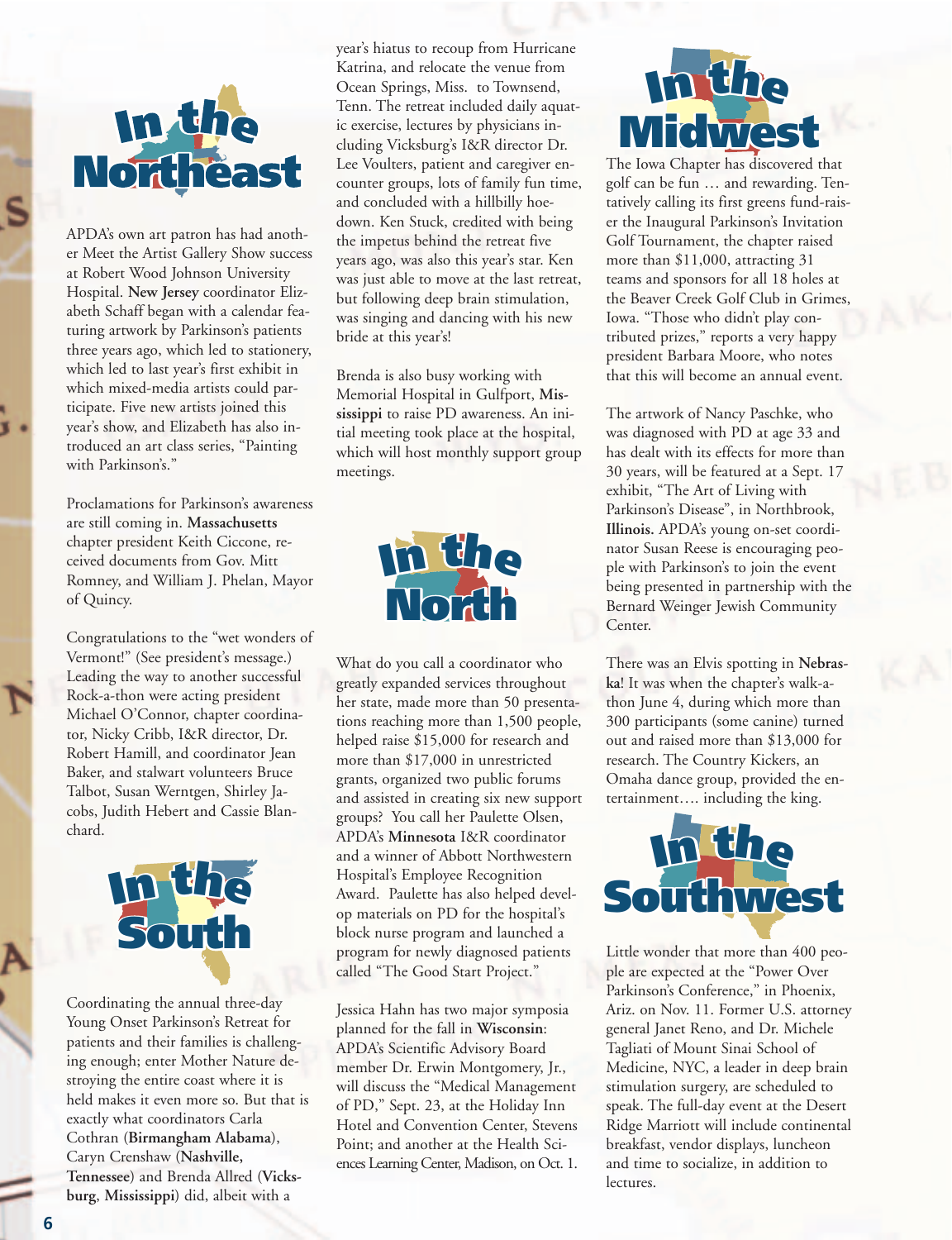### **Coordinators' Conference Held in Philadelphia APDA Adds Two New I&R Centers**

APDA's annual coordinator's conference was held in Philadelphia, July 27-30. More than 75 attendees and 45 coordinators from across the United States heard scientific presentations presented by two renowned neurology professors, Lawrence Golbe, MD, of UMDNJ Robert Wood Johnson Medical School, New Brunswick, N.J., and Joseph Friedman, MD, of Brown University, Providence, R.I.; participated in case study reviews and panel discussions addressing new programs and "hot topics", and renewed friendships and professional camaraderie.

Minneapolis, Minn. coordinator, Paulette Olsen; Jean Baker, Burlington, Vt. coordinator; and Lydia Skoog of Great Falls, Mont. received the 2006 Salvatore A. Esposito Award during the farewell dinner on Saturday night in the Westin Hotel.

Congratulations were sent to Memphis, Tenn. coordinator Gina Cici, who gave birth to Sophia Marie in April. Mary Louise Weeks, who brought four-month old Charlotte Louise all the way from Atlanta, Ga., was given warm APDA congratulations in person.

### **Four New Coordinators and a New Medical Director**

Phoenix, Ariz. and Shreveport, La. are homes of the newest APDA I&R Centers. Drs. Padma Mahant, and Johan Samata, are co-directing the Phoenix center, located at Banner Good Samaritan Medical Center. Thomas Vivano is the coordinator.

Rhonda Feldt, RN, has been named the coordinator in the newly opened Shreveport center with Dr. Richard Zweig serving as medical director.

Shari Powell, RN, MPH, has been named coordinator of the Baltimore, MD, center where Kathy Pear has been serving as acting coordinator, and Martha Gardner, RN, MSN, is the new coordinator at the Stanford, Calif. center.

Dr. Ernesto Garza had been appointed the medical director of APDA's Albuquerque, N.M. I&R Center.



## **flower power for Parkinson**

**Help APDA in the fight against Parkinson's disease while making a beautiful visible statement in your garden next spring.**

A package of 25 breathtaking red tulips with a small white edge, the traditional symbol of hope for Parkinson's disease, will arrive at your home directly from a producer of Holland's highest quality tulips in time for National Planting Day, Oct. 15. The price per bag, \$29.95, includes all shipping and handling charges.

**The best part is that APDA will receive 40% of the price,** excluding shipping costs, for every package purchased. These bulbs make wonderful gifts and are appropriate for balcony and patio containers as well as gardens.

Clip the coupon below and mail it with a **check payable to TulipWorld, Inc.,** or completed credit card information to: APDA, 135 Parkinson Ave., Staten Island, NY 10305.

Orders must be received by Sept. 15, 2006

| Name<br>Street |                                                                                                          |                                                  |  |  |          |  |  |  |  |  |  |  |  |  |  |                                                    |  |  |           | How many packages do you<br>want to order? |              |
|----------------|----------------------------------------------------------------------------------------------------------|--------------------------------------------------|--|--|----------|--|--|--|--|--|--|--|--|--|--|----------------------------------------------------|--|--|-----------|--------------------------------------------|--------------|
| City           |                                                                                                          |                                                  |  |  |          |  |  |  |  |  |  |  |  |  |  |                                                    |  |  | Packages  | Price per package                          | Total amount |
| State          |                                                                                                          |                                                  |  |  | ZIP-Code |  |  |  |  |  |  |  |  |  |  |                                                    |  |  |           | \$29.95                                    |              |
| Daytime Phone" |                                                                                                          |                                                  |  |  |          |  |  |  |  |  |  |  |  |  |  |                                                    |  |  |           |                                            |              |
| I-mail"        |                                                                                                          |                                                  |  |  |          |  |  |  |  |  |  |  |  |  |  |                                                    |  |  | Signature |                                            |              |
| Payment        | $\Box$ Mastercard $\Box$ Visa $\Box$ American Express $\Box$ Diners Valid Thru $\Box$ $\land$ 2 $\Box$ 0 |                                                  |  |  |          |  |  |  |  |  |  |  |  |  |  |                                                    |  |  |           |                                            |              |
| Name on card   |                                                                                                          |                                                  |  |  |          |  |  |  |  |  |  |  |  |  |  |                                                    |  |  |           |                                            |              |
| Cardnumber     |                                                                                                          |                                                  |  |  |          |  |  |  |  |  |  |  |  |  |  |                                                    |  |  |           | for shipping purposes                      |              |
|                |                                                                                                          | Or enclose check made payable to TulipWorld Inc. |  |  |          |  |  |  |  |  |  |  |  |  |  | ** for delivery of invoice and FedEx tracking code |  |  |           |                                            |              |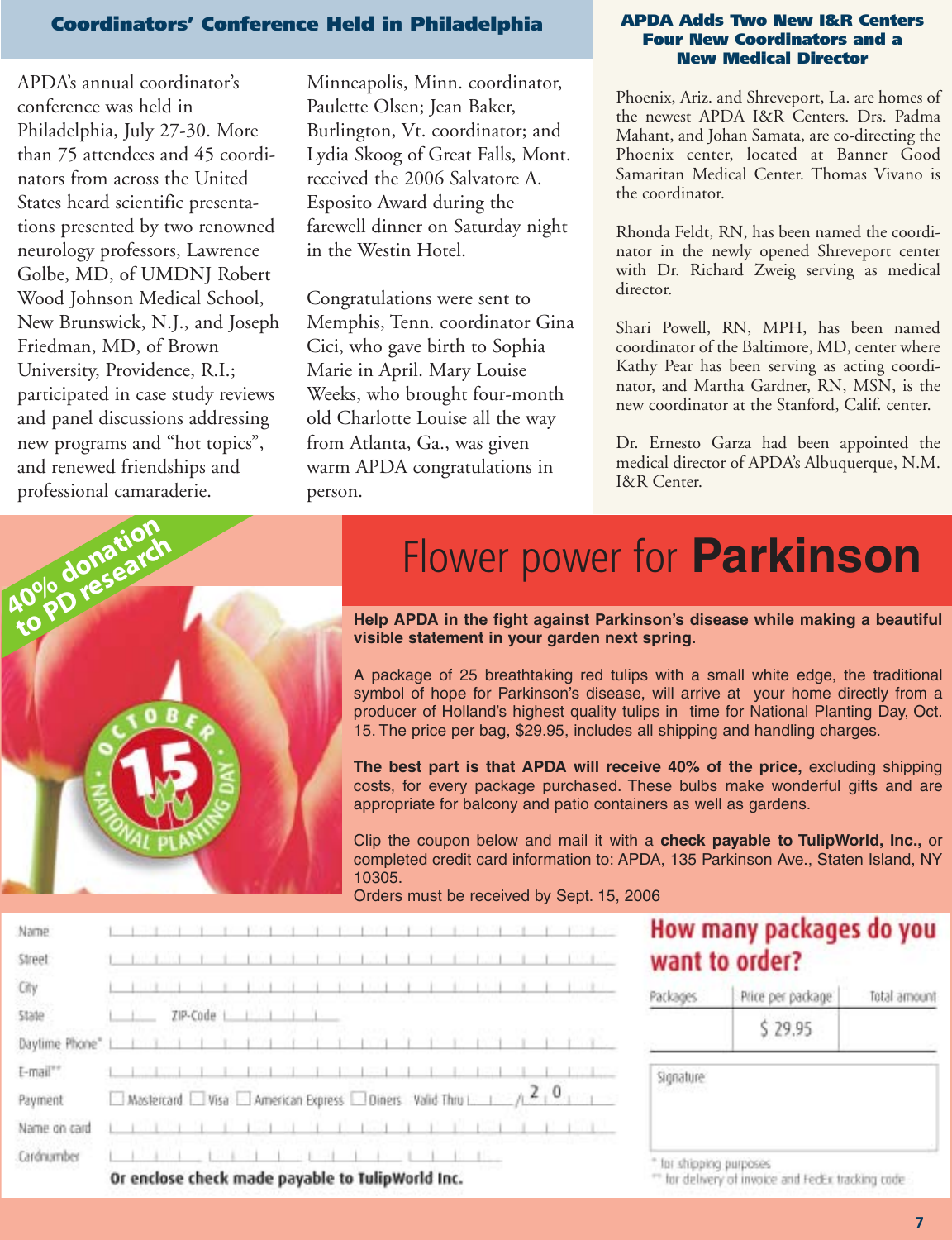### APDA RESEARCH FUNDING FOR FISCAL YEAR 2006-2007

| <b>Centers for Advanced Research</b>                        |                                                              |                                                                                                                                              |  |  |  |  |  |  |  |
|-------------------------------------------------------------|--------------------------------------------------------------|----------------------------------------------------------------------------------------------------------------------------------------------|--|--|--|--|--|--|--|
| Emory University School of Medicine<br>Atlánta, Ga          | Robert Wood Johnson Medical School<br>New Brunswick, NJ      | Boston University School of Medicine<br>Boston, MA                                                                                           |  |  |  |  |  |  |  |
| University of Virgina Medical Center<br>Charlottesville, VA | Washington University Medical Center<br><i>St. Louis, MO</i> | <b>UCLA School of Medicine</b><br>Los Angeles, CA                                                                                            |  |  |  |  |  |  |  |
| University of Pittsburgh<br>Pittsburgh, PA                  | University of Alabama<br>Birmingham, AL                      |                                                                                                                                              |  |  |  |  |  |  |  |
| <b>Cotzias Fellowships</b>                                  |                                                              |                                                                                                                                              |  |  |  |  |  |  |  |
| James Greene, MD, PhD                                       | <b>Emory University,</b><br>Atlanta, GA                      | Regulation of Energy Metabolism in Midbrain Dopamine<br>Neurons                                                                              |  |  |  |  |  |  |  |
| Joseph M. Savitt, MD, PHD                                   | John Hopkins Hospital,<br>Baltimore, MD                      | Conditional GDNF Receptor Knockout Mice: Exploring the<br>Role of GDNF in Dopaminergic Cell Development and Survival                         |  |  |  |  |  |  |  |
| Clemens Scherzer, MD                                        | Brigham and Women's Hospital,<br>Boston, MA                  | Lipid Alpha-Synuclein Toxicity                                                                                                               |  |  |  |  |  |  |  |
| <b>Roger Duvoisin, MD Fellowship</b>                        |                                                              |                                                                                                                                              |  |  |  |  |  |  |  |
| James L. Roberts, MD, Ph.D.                                 | University of Texas Health Science Ctr.<br>San Antonio, TX   | Molecular and Cellular Mechanisms of Estrogen Midiated<br>Neuroprotection of Mesencephalic Dopaminergic Neurons                              |  |  |  |  |  |  |  |
| Evan Y. Snyder, MD, PhD.                                    | The Burnham Institute, La Jolla, CA                          | Human Neural Stem Cells for Dopamine Reconstitution.<br>Spontaneous Versus Directed Differentiation                                          |  |  |  |  |  |  |  |
| <b>PostDoctoral Fellowships</b>                             |                                                              |                                                                                                                                              |  |  |  |  |  |  |  |
| Marie Olivia Casanueva, Ph.D.                               | Northwestern University,<br>Evanston, IL                     | The Role of Neuronal Excitation in the Folding Properties of<br>Alpha- Synuclein in Caenorhabditis Elegans                                   |  |  |  |  |  |  |  |
| Susan Criswell, MD                                          | Washington University School of Medicine,<br>St. Louis, MO   | Parkinsonism and Manganese Toxicty in Patients with End<br>Stage Liver Disease                                                               |  |  |  |  |  |  |  |
| Suk Yun Kang, MD                                            | National Institutes of Health,<br>Bethesda, MD               | Fatigue in De Novo and Advanced Parkinson's Disease                                                                                          |  |  |  |  |  |  |  |
| Morvarid Karimi, MD                                         | Washington University School of Medicine,<br>St Louis, MO    | Mechanisms of Chronic DBS Stimulation in Non-Human<br>Primates                                                                               |  |  |  |  |  |  |  |
| Donna Lee, Ph.D.                                            | The Buck Institute for Age Research,<br>Novato, CA           | Mechanisms of Iron Chelation as a Novel Therapy for<br>Parkinson's Disease: Involvement of the HIF Pathway                                   |  |  |  |  |  |  |  |
| Daniel Lightfoot, Ph.D.                                     | The Scripps Research Institute,<br>La Jolla, CA              | Contribution of Chromosomal Anueploidy to Disease<br>Pathology in Sporadic Parkinson's Disease                                               |  |  |  |  |  |  |  |
| Cristina Malagelada, Ph.D.                                  | Columbia University,<br>New York, NY                         | RTP801 as a Negative Regulator of Akt in Parkinson's Disease                                                                                 |  |  |  |  |  |  |  |
| Charbel El Hajj Moussa, Ph.D.                               | Caritas St. Elizabeth's Medical Center,<br>Boston, MA        | Parkin Promotes Alpha-Synuclein and Beta-Amyloid Toxicity<br>and Protects against Their Effects on Tau Pathology.                            |  |  |  |  |  |  |  |
| Subhojit Roy, MD, Ph.D.                                     | University of Pennsylvania,<br>Philadelphia, PA              | Axonal Transport and Synaptic Targeting of Normal and<br>Mutant Alpha-Synuclein                                                              |  |  |  |  |  |  |  |
| Jessica Smerz, Ph.D.                                        | Cleveland Clinic Foundation,<br>Cleveland, OH                | Effect of Cerebral Atrophy and White Matter Changes on<br>Neuropsychological Outcome of Bilateral STN DBS for PD                             |  |  |  |  |  |  |  |
| Danqing Xiao, Ph.D.                                         | Massachussetts General Hospital,<br>Boston, MA               | The Role of EphaA4 in L-Dopa Induced Dyskinesia in a<br>Mouse Model of Parkinson's Disease                                                   |  |  |  |  |  |  |  |
| Talene Yacoubian, Ph.D.                                     | University of Alabama,<br>Birmingham, AL                     | Role of 14-3-3 Proteins in Alpha- Synuclein-induced<br>Neurotoxicity                                                                         |  |  |  |  |  |  |  |
| <b>Research Grants</b>                                      |                                                              |                                                                                                                                              |  |  |  |  |  |  |  |
| Rajeshwar Awatramani, Ph.D.                                 | NORTHWESTERN UNIVERSITY<br>Evanston, IL                      | Uncovering Molecular Cascades Involved in Midbrain<br>Dopaminergic Neuron Specification.                                                     |  |  |  |  |  |  |  |
| Sarah Berman, MD, Ph.D.                                     | UNIVERSITY OF PITTSBURGH<br>Pittsburgh, PA                   | Mitochondrial Dynamics in Vulnerability and Protection of<br>Aging in Parkinson's Disease                                                    |  |  |  |  |  |  |  |
| Mark Bevan, Ph.D.                                           | NORTHWESTERN UNIVERSITY<br>Chicago, IL                       | Cellular Mechanisms Underlying the Therapeutic Benefit of High Fre-<br>quency Stimulation of the Subthalamic Nucleus for Parkinson's Disease |  |  |  |  |  |  |  |
| Christopher Bishop, Ph.D.                                   | BINGHAMPTON UNIVERSITY, Binghampton, NY                      | Dorsal Raphe Regulation of L- Dopa- Induced Dyskinesia                                                                                       |  |  |  |  |  |  |  |
| Yvette Bordelon, MD, Ph.D.                                  | REED NEUROLOGICAL RESEARCH<br>Los Angeles, CA                | Intraneuronal Aggregate Labelling with Positron Emission<br>Tomography in Pakinson's Disease                                                 |  |  |  |  |  |  |  |
| Shankar Chinta, Ph.D.                                       | BUCK INSTITUTE FOR AGE RESEARCH,<br>Novato, CA               | Proteomic Analysis of Dopaminergic Mitochondrial Complex I Following<br>Chronic Rotenone Exposure: Implications for Parkinson's Disease      |  |  |  |  |  |  |  |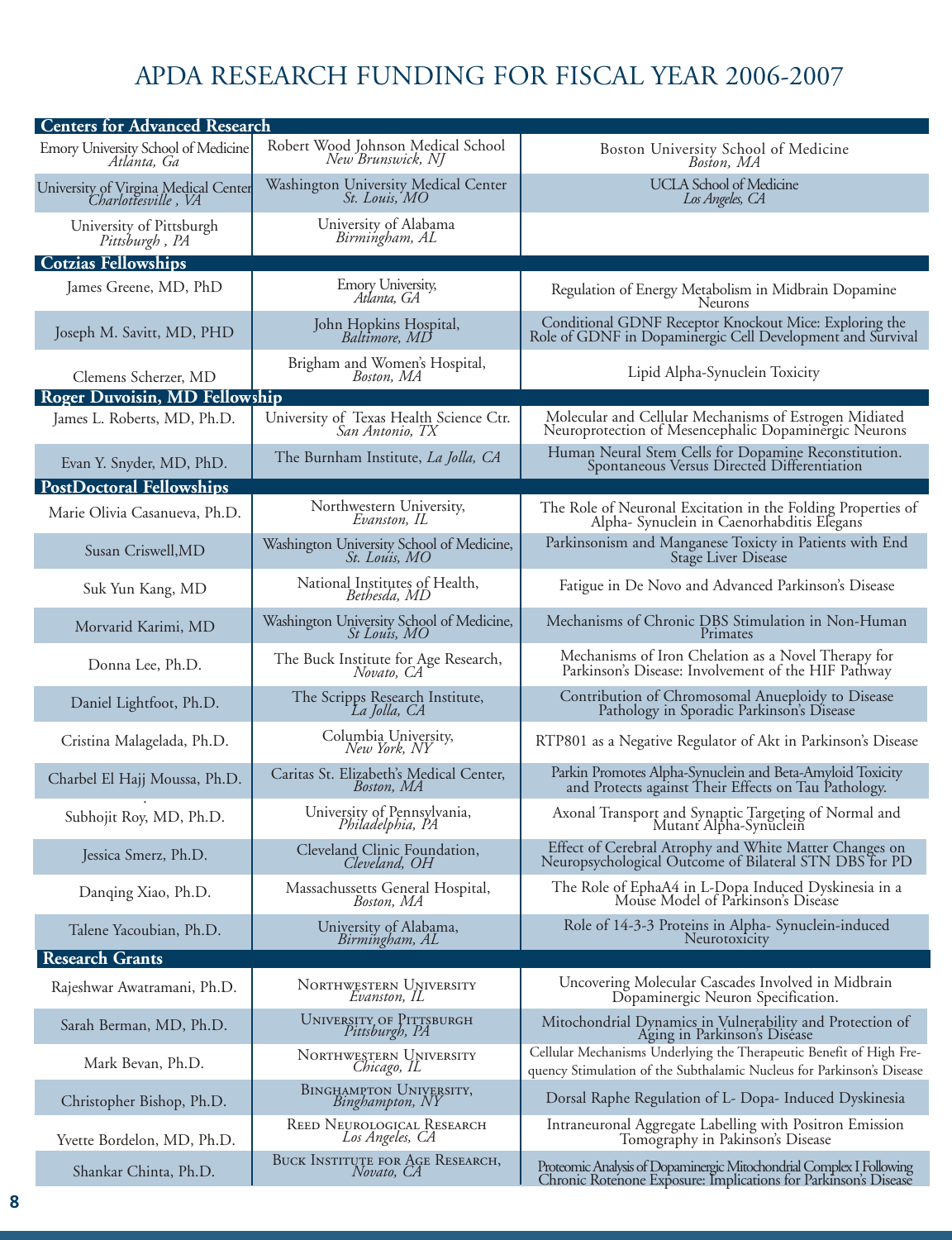## APDA RESEARCH FUNDING FOR FISCAL YEAR 2006-2007 *(continued from page 8)*

| <b>Research Grants</b>       |                                                               |                                                                                                                                         |
|------------------------------|---------------------------------------------------------------|-----------------------------------------------------------------------------------------------------------------------------------------|
| Gammon Earhart, Ph.D.        | WASHINGTON UNIVERSITY SCHOOL OF MEDICINE,<br>St. Louis, MO    | Can Dance Improve Functional Mobility in Parkinson's Disease?                                                                           |
| Thomas Eckert, MD            | THE FEINSTEIN INSTITUTE,<br>Manhasset, NY                     | Imaging Assessment of Levodopa Washout in Parkinson's<br><b>Disease</b>                                                                 |
| Emad Eskandar, MD            | MASSACHUSSETS GENERAL HOSPITAL<br>Boston, MA                  | Abnormal Subththalamic Activity in Parkinson's Disease                                                                                  |
| Sheila Fleming, Ph.D.        | UNIVERSITY OF CALIFORNIA,<br>Los Angeles, CA                  | Effects of Oxidative Stress in Genetic Mouse Models of<br>Parkinsonism                                                                  |
| Robert Gross, MD, Ph.D.      | <b>EMORY UNIVERSITY,</b><br>Atlanta, GA                       | Inhibiting Inhibitors of Nigrostriatal Pathway<br>Regeneration with a Novel Lentiviral C3 Vector                                        |
| Kari Hoyt, Ph.D.             | OHIO STATE UNIVERSITY,<br>Columbus, OH                        | Chronic Biguanide Exposure as a New Mouse Model of<br>Parkinson's Disease                                                               |
| Eric Huang, MD, Ph.D.        | UNIVERSITY OF CALIFORNIA,<br>Sans Francisco, CA               | Role of TGFB-HIPK2 Signaling in Protecting MPTP- Induced<br>Toxicity to Dopamine Neurons                                                |
| Syed Imam, Ph.D.             | <b>UNIVERSITY OF TEXAS HEALTH SCIENCE,</b><br>San Antonio, TX | Evaluation of Stress-Induced Tyrosine Kinase, C-Abl, as a Novel<br>Therapeutic Target for Parkinson's Disease                           |
| Toshihiro Kitamoto, Ph.D.    | UNIVERSITY OF IOWA,<br>Iowa CIty, IA                          | Identification of Novel Genes that Enhance or Suppress Dopaminergic<br>Neurodegeneration Using the Drosophila Forward Genetic Approach. |
| Andreas Kottman, Ph.D        | COLUMBIA UNIVERSITY,<br>New York, NY                          | On the Function of Sonic Hedgehog Expressed by<br>MesencephalicDoaminergic Neurons in the Adult Brain                                   |
| Weidong Le, MD, Ph.D.        | <b>BAYLOR COLLEGE OF MEDICINE,</b><br>Houston, TX             | Essential Role of Iron in Proteasome Inhibitor-Induced Nigral Cell<br>Degeneration and Protein Aggregation.                             |
| Rehana Leak, Ph.D.           | UNIVERSITY OF PITTSBURGH,<br>Pittsburgh, PA                   | Preconditioning-induced Neuroprotection in Models of<br>Parkinson's Disease                                                             |
| Marie Legare, DVM, Ph.D      | COLORADO STATE UNIVERSITY,<br>Fort Collins, CO                | Effects of DJ-1 Mutation on Astroglial Cellular<br>Function                                                                             |
| Changwei Liu. Ph.D.          | <b>UNIVERSITY OF COLORADO HEALTHSCIENCE,</b><br>Aurora, CO    | Biochemical Studying of a Vicious Cycle of Toxicity between the loss<br>of Proteasome Activity and the Alpha-Synuclein Aggregation.     |
| Pamela McLean, Ph.D.         | MASSACHUSETTS GENERAL HOSPITAL,<br>Boston, MA                 | Studies of Alpha-Synuclein Dimerization using<br>Bimolecular Flourescence Complementation                                               |
| Gary Miller, Ph.D.           | EMORY UNIVERSITY,<br>Atlanta, GA                              | A Novel Model of Parkinson's Disease Based upon Altered<br>Vesicular Storage of Dopamine                                                |
| Brit Mollenhauer, MD         | BRIGHAM AND WOMEN'S HOSPITAL,<br>Boston, MA                   | Evaluation of Cerebrospinal Fluid Alpha-Synuclein as a<br>Biomarker for Synucleinopathies                                               |
| Darren Moore, Ph.D.          | JOHNS HOPKINS UNIVERSITY,<br>Baltimore, MD                    | Generation and Characterization of LRRK2<br>Conditional Transgenic Mice as a Novel Model of Parkinson's Disease.                        |
| Chad Rienstra, Ph.D.         | UNIVERSITY OF ILLINIOS,<br>Champaign, IL                      | Structural Studies of Membrane Bound Alpha-Synuclein by 3D Solid<br><b>State NMR</b>                                                    |
| Jean Cristophe Rochet, Ph.D. | PURDUE UNIVERSITY,<br>West Lafayette, IN                      | Alpha-Synuclein Toxicity in Parkinson's Disease: Role of ER Stess                                                                       |
| Neeta Roy, Ph.D.             | WEILL MEDICAL COLLEGE OF CORNELL<br>UNIVERSITY, New York, NY  | Transplantation of Neurogenin-2 Defined Dopaminergic Progenitors<br>Isolated from Human Embryonic Stem Cells in Animal Model of PD      |
| Wanli Smith, MD, Ph.D.       | JOHNS HOPKINS UNIVERSITY,<br>Baltimore, MD                    | MAPK Signaling and Mutant LRRK-2 Induced Cell Death                                                                                     |
| Ronald Tjalkens, Ph.D.       | COLORADO STATE UNIVERSITY,<br>Fort Collins, CO                | Targeting Glia in Parkinson's Disease: Modulation of Astrocyte<br>Inflammatory Phenotype by Orphan Nuclear Receptors                    |
| Kala Venkiteswaran, Ph.D.    | PENN STATE HERSHEY MEDICAL CENTER,<br>Hershey, PA             | Dopaminergic Properties of Modified Human Retinal<br>Pigment Epithelial Cells                                                           |
| Mark Wilson, Ph.D.           | UNIVERSITY OF NEBRASKA,<br>Lincoln, NE                        | The Mechanism of Redox Regulation of the Parkinsonism<br>Associated Protein DJ-1                                                        |
| Jianhua Zhang, Ph.D.         | UNIVERSITY OF ALABAMA,<br>Birmingham, AL                      | Lysosomal Dysfunction-Induced Cell Death and<br>Parkinson's Disease                                                                     |
| Wei Zhang, MD, Ph.D.         | <b>UNIVERSITY OF TEXAS,</b><br>San Antonio, TX                | The role of Attractin and Mahogunin in Parkinson's<br>Disease                                                                           |
| Zhuohua Zhang, Ph.D.         | BURNHAM INSTITUTE,<br>La Jolla, CA                            | Pathogenic PINK 1 Mutants in Drosophila                                                                                                 |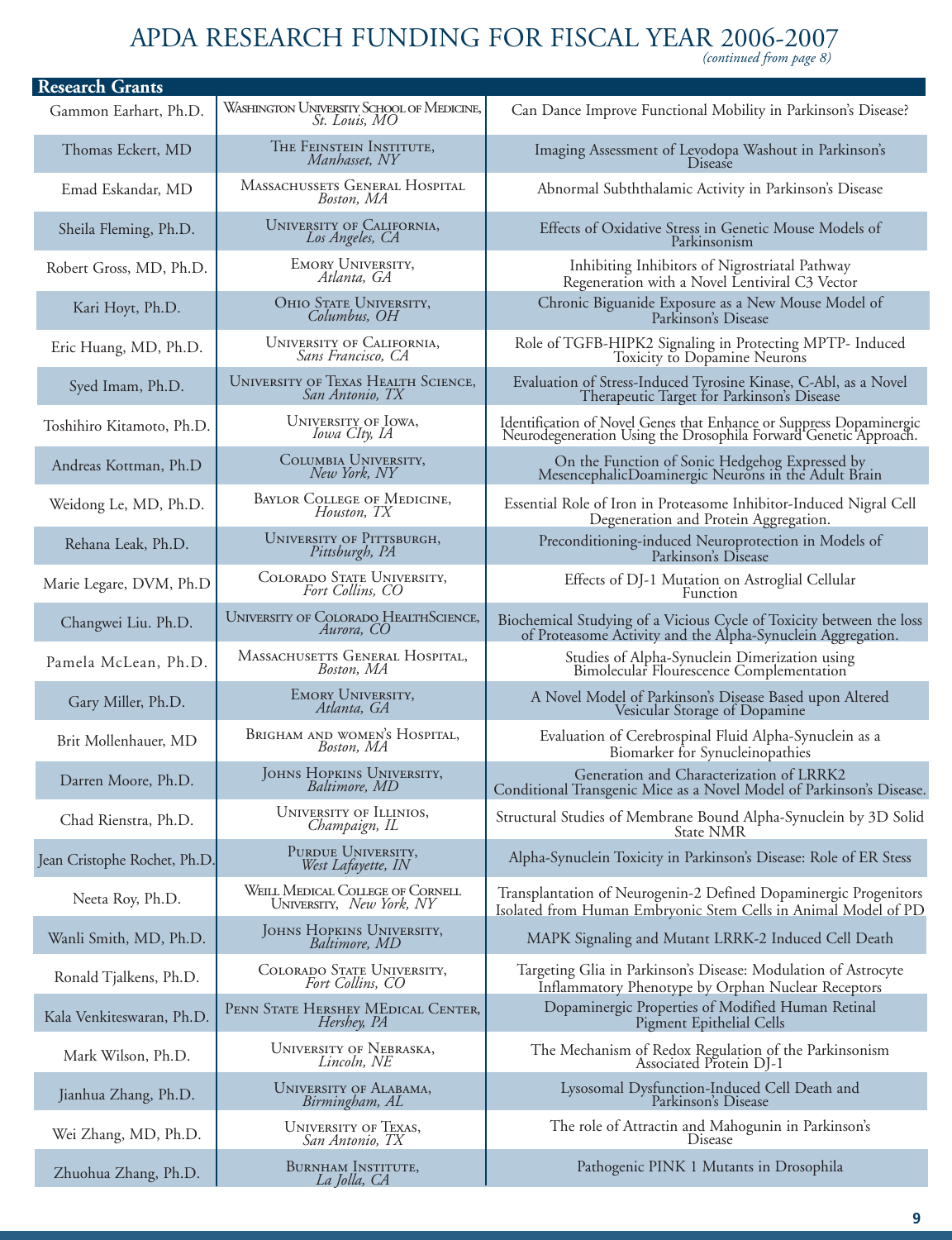### **EXELON**® **APPROVED TO TREAT PARKINSON'S DISEASE**

The risk of developing dementia is approximately four to six times higher among Parkinson's patients than among elderly people without the disease.

The Food and Drug Administration (FDA) has recently approved Exelon® (rivastigmine tartrate) for the treatment of mild to moderate Parkinson's Disease (PD) dementia, making Exelon the first medication available for the treatment of this condition. Exelon is also approved for treatment of mild to moderate Alzheimer's disease.

The approval of Exelon for the treatment of PD dementia follows a unanimous recommendation in favor of approval from the FDA's Peripheral and Central Nervous System Drugs Advisory Committee on May 17, 2006, based on results from the Exelon in Parkinson's disease dementia study EXPRESS. EXPRESS is the first large-scale, randomized, double blind, placebocontrolled, multicenter study with an Alzheimer's disease medication to demonstrate statistically significant improvement in the treatment of symptoms of PD dementia.



### **STALEVO'S EVALUATION IN EARLY PARKINSON'S DISEASE**

Novartis is now enrolling patients in FIRST STEP, an important Parkinson's disease (PD) study to investigate if Stalevo®, (which, contain carbidopa, levodopa and entacapone), provides greater symptomatic benefit in comparison to the standard formulation of carbidopa at the same levodopa dosage level, when used as the initial therapy in early Parkinson's disease.

Stalevo tablets are currently indicated for PD patients with signs and symptoms of end-of-dose wearing off. Wearing off occurs when the effect of one dose of levodopa medication does not last as long as it used to. "So far, the clinical use of Stalevo has focused on Parkinson's disease patients with end-of-dose wearing off," said Robert A. Hauser, M.D., M.B.A., director of the Parkinson's Disease and Movement Disorders Center of the University of South Florida in Tampa. "However, if Stalevo, as initial levodopa therapy, provides better symptomatic benefit than the standard formulation of carbidopa/ levodopa, these findings could have important clinical implications for the treatment of early Parkinson's disease patients."

The 39-week multinational, multi-center, randomized, double-blind controlled study will enroll approximately 424 patients in 53 study centers in North America and Europe. Patient recruitment began in August 2005 and is estimated to continue for 12 months. The first study results are expected in 2007.

Patients with Parkinson's disease, between 30 and 80 years of age, who have been diagnosed with idiopathic Parkinson's disease within the last five years and require initiation of levodopa therapy, will be randomized into the study. Investigators will assess patients' ability to perform activities of daily living and patients' motor function abilities using the Unified Parkinson's Disease Rating Scale (UPDRS Parts II&III). FIRST STEP is part of a major research initiative to better understand the potential of Stalevo in the treatment of Parkinson's disease.

Another study, STRIDE-PD, is ongoing in collaboration with Orion Pharma, Finland, and involves 740 patients at 70 centers. It is the first long-term, prospective, double-blind, controlled, multi-center Parkinson's disease study investigating whether Stalevo can delay the onset of dyskinesias in patients, compared to those taking only levodopa with carbidopa.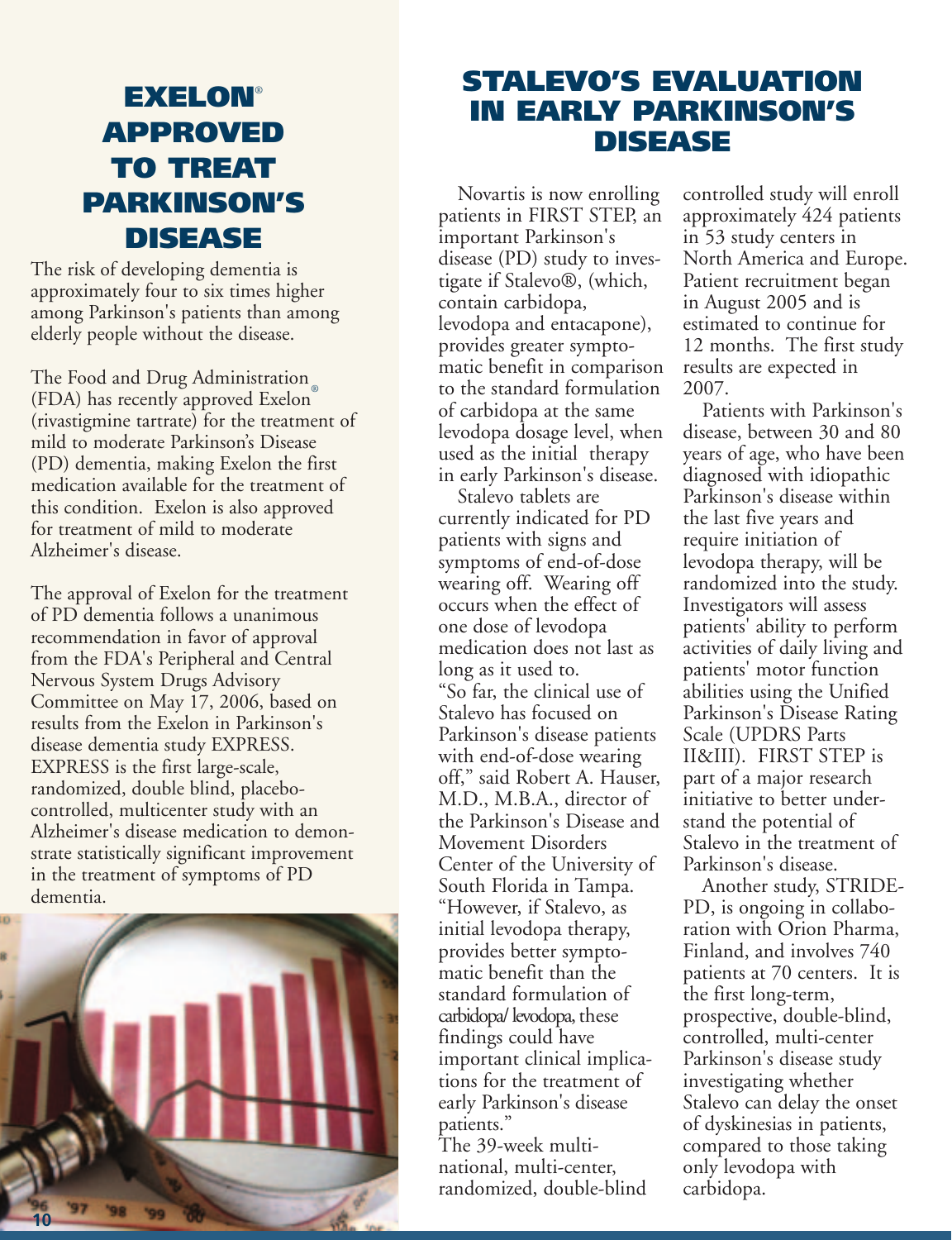# **APDA Seed Money for Research**

Anyone who ever tried to raise funds knows that it is not an easy task on any level.

In the world of scientific research, however, the ability to obtain the dollars needed to test, retest and proceed to the next level of testing, takes just as much talent and tenacity as conceiving the original hypothesis and plan of study.

The federal government is the leading and most prestigious funder of scientific and medical research in the Unites States. Monies are awarded by the National Institutes of Health (NIH), in Bethesda, Maryland, which provides billions of dollars every year for research. During fiscal year 2003 NIH provided close to \$11 billion to medical schools in the United States, and its National Institute for Neurological Disorders and Stroke, which is the major funder for Parkinson's disease research, had a billion dollar budget for the same year.

While the amount of money the government spends on health and research seems staggering, the cost for research is equally staggering and the process to qualify for those dollars is complicated and very competitive. That is why when the APDA funded research project of Dr. Bari Hoffman-Ruddy's 2002-2003 study, "Respiratory Muscle Training in Individuals with Parkinson's Disease" was awarded an NIH grant last year, it was considered a major achievement toward the next step of this highly innovative research.

The original APDA-funded study involved more than 30 people with PD. It employed the use of an expiratory pressure threshold device to test the outcome of its use for training and strengthening respiratory muscles to increase expiratory force. The initial findings showed that the program positively impacted respiratory and laryngeal dysfunction associated with PD. The grant work under the APDA

funding was just a pilot trial and there was no control of other factors like the severity of the PD.

Christine Sapienza, Ph.D., Dr. Hoffman-Ruddy's associate and the principle investigator on the NIH application, wrote that "The funding provided by the APDA enabled us to collect substantive preliminary data and led to the successful application and funding for continued work in patients with PD." The investigators have acquired other grants to study the effects of the training program on multiple respiratory physiologic functions. These grants are now approximately \$1 million.

It is very rewarding when the funds awarded by APDA not only enabled the support for the initial basic research, but also represented the seed money responsible for a much greater funding of a procedure that will help people with Parkinson's disease.

### **AIR TRAVEL SUGGESTIONS**

There have been recent reports of Parkinson's disease (PD) symptoms being misinterpreted by security people, resulting in an extreme case in Canada in the incarceration of a patient visiting from another country and his expulsion.

•Anxiety and stress can increase PD symptoms so make sure to give yourself lots of extra time. •Remember to dress casually and wear garments that are easy to remove because you often have to remove jackets, shoes, and belts to go through security.

•Travel as lightly as possible. If you want coffee and a snack, it is best to pick it up after you've made it through security so you don't have it tying up your hands.

•Make arrangements with your airline directly if you are going to need assistance, or if you will need special clearance to allow medical equipment or services to go beyond the security checkpoint, to assist you with boarding or deplaning.

•When making reservations for a hotel and ground transportation, ask for special accommodations you may require and confirm the arrangements 24 hours prior to departure.

•Before traveling to the airport, check your airport's Website for current parking, ground transportation, and traffic information.

•Most airline have SkyCaps who can assist you with curbside check-in and arrange for passenger assistance between the curb, ticket counter, boarding area and plane.

•When checking in at the ticket counter, let them know you have PD and that it can slow you down. If your gate is distant and you are not up to the walk, request assistance from the ticket agent.

•Always put medications in your carry-on luggage. You never know if your checked baggage will meet you at your final destination, and when!

•Carry a list of your medications with their chemical and trade names and dosages, it may facilitate refills in a foreign country if so needed.

•Carry a card that says you have Parkinson's. It is available thru APDA national office or I&R Centers and says who your emergency contact person is, and any allergies you might have.

•If you are going to be changing time zones during your travels, speak with your doctor beforehand to plan your medication adjustments.